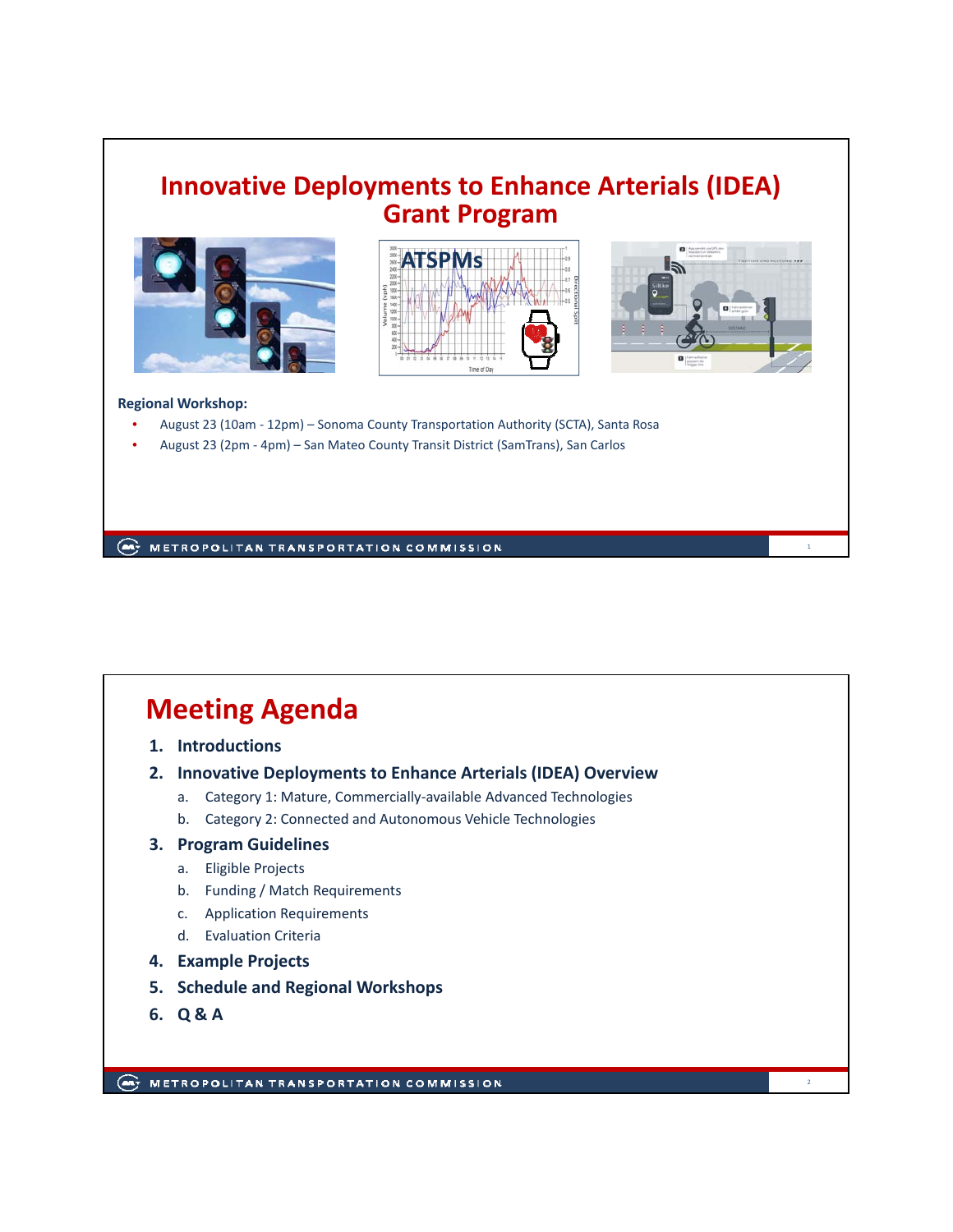# **IDEA Grant Program Overview**

#### **What is the IDEA Grant Program?**

An old grant program combined with a new grant program

#### **Program Goal**

To support cities, counties and transit agencies in the deployment of advanced technologies along arterials to enhance mobility, sustainability and safety across all modes

#### **Eligible Projects**

Category 1 (the "Old")**:**

- $\checkmark$  Formerly referred to as the Next Generation Arterial Operations Program (NGAOP)
- Deployment of mature, commercially‐available advanced technologies
- Category 2 (the "New")**:**
	- $\checkmark$  Deployment of Connected/Automated Vehicle technologies
	- $\checkmark$  Includes potential projects with private partner participation

#### **Total Grant Funding Available**

■ \$13 million

METROPOLITAN TRANSPORTATION COMMISSION



3

4

**ANTI METROPOLITAN TRANSPORTATION COMMISSION**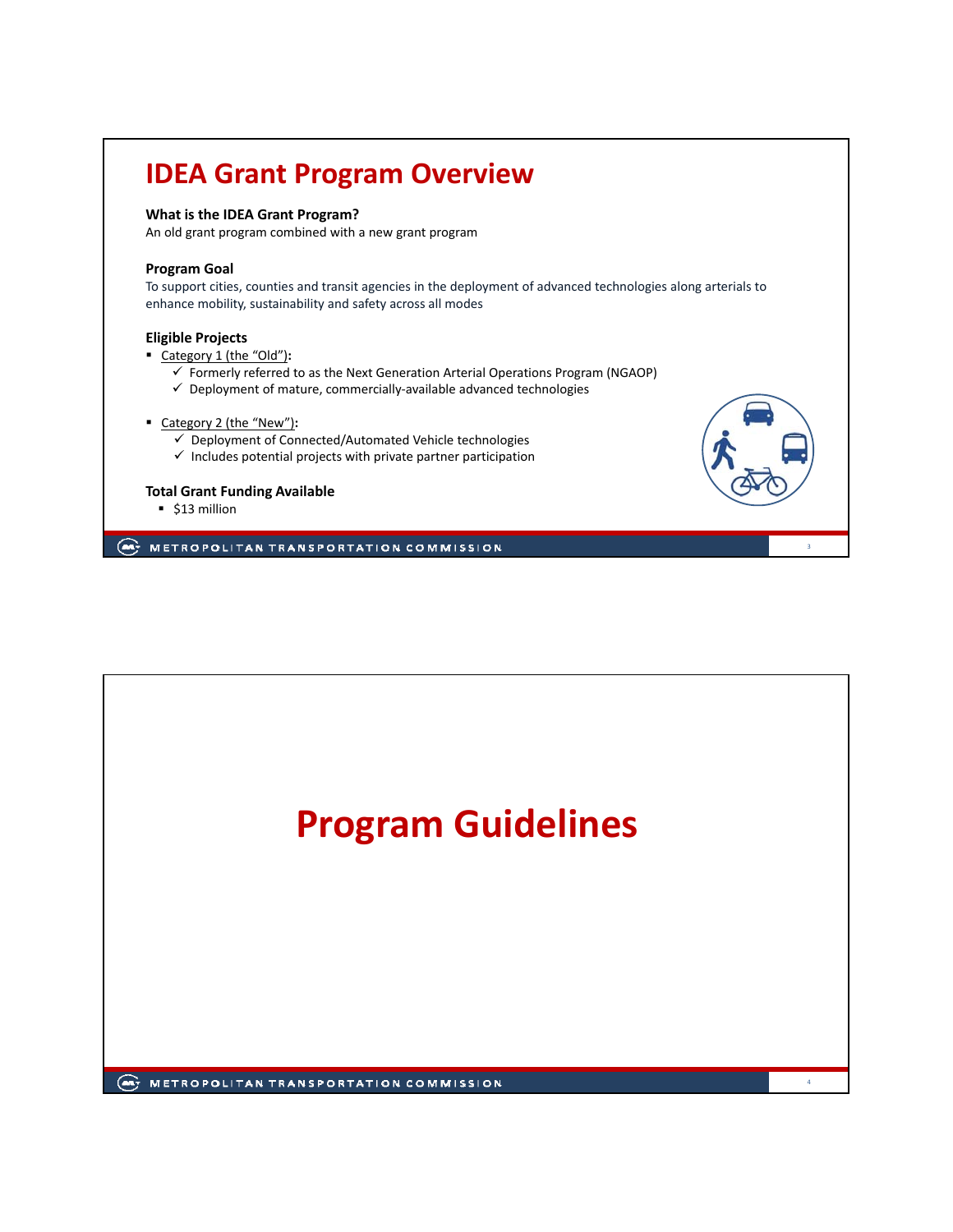

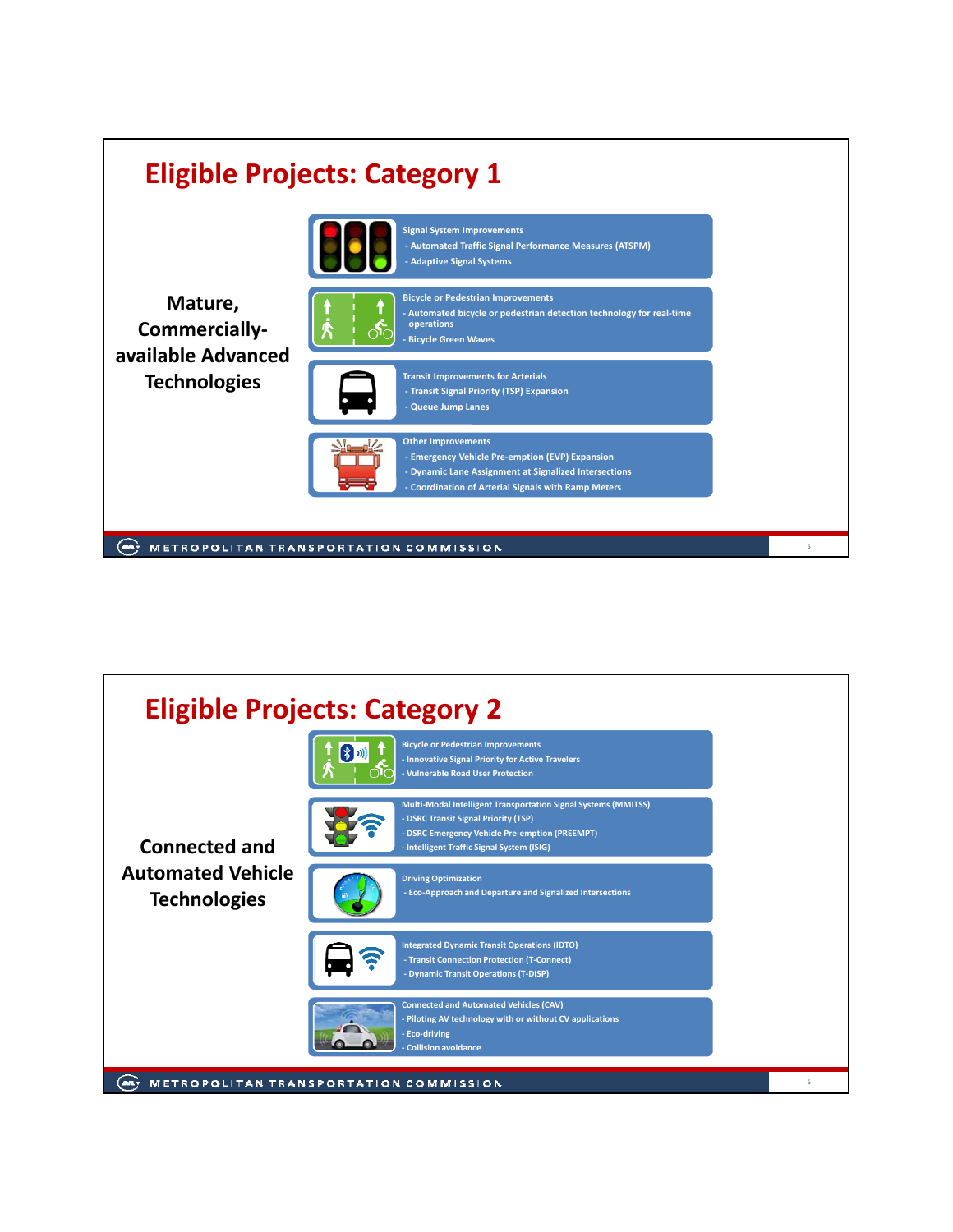

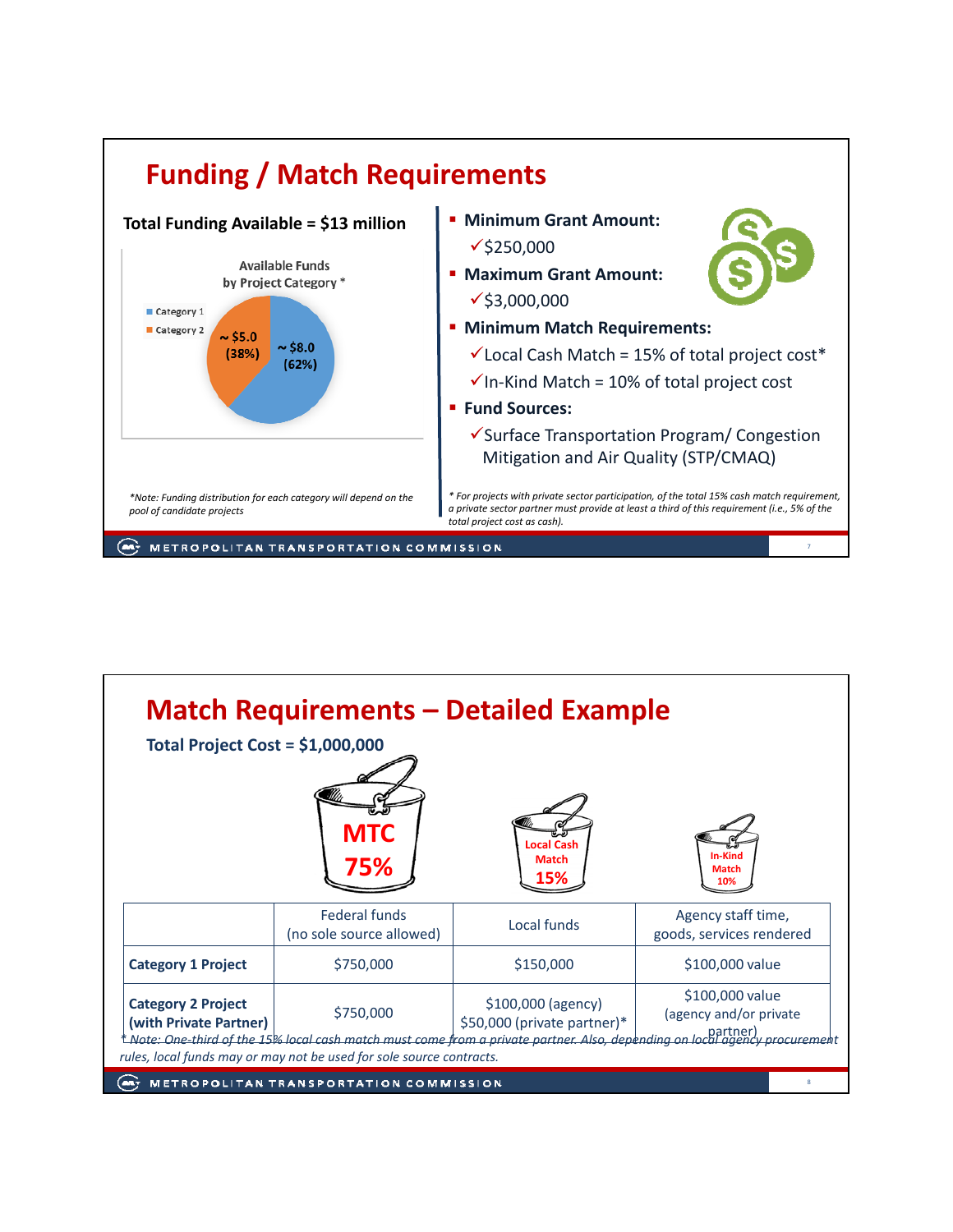#### Part 1: General Information •Project sponsor •Project partner(s), if applicable •Consent Part 2: Project Category •Category 1 only •Category 2 only •Combination Category 1 and Category 2 Part 3: Brief Project Description •Project Title •Brief Description and Purpose •Project Location Part 4: Cost and Funding •Total Project Cost •Grant Request •Match: Local cash, in‐kind, private sector (if applicable) **Application Requirements** Part 5: Narrative/Cost Proposal •Detailed project description, justification, roles •Project Readiness •Cost Proposal •Vicinity Map •Letters of Support •Other Information Part 6: Corridor Information •Signal owner/operator •Communications, controller, detection information •Advanced technologies •Arterial characteristics (e.g., reliever route, Route of Regional Significance, transit route, etc.) •Volume data (e.g., ADT, peak period, bike/ped, etc.)

METROPOLITAN TRANSPORTATION COMMISSION

9

### **Evaluation Criteria Project Concept (25 points)** •Clarity of project or project concept •Plan uses innovative technologies (for Category 2 projects) **Implementation (30 points)** •Ability to implement project within two to three years upon receipt of grant funding •Commitment of specific and sufficient staff •Demonstrated project management capacity •Demonstration of support from relevant stakeholders, partners or decision‐makers **Project Impact (30 points)** •Potential to reduce emissions •Potential to provide regional or corridor‐level benefits •Potential to provide benefits to a large number of users **Match (10‐15 points)** • 10 points given for meeting minimum match requirements (cash and in‐kind) •Up to 5 additional points will be given for any match over the minimum **ANTI METROPOLITAN TRANSPORTATION COMMISSION** 10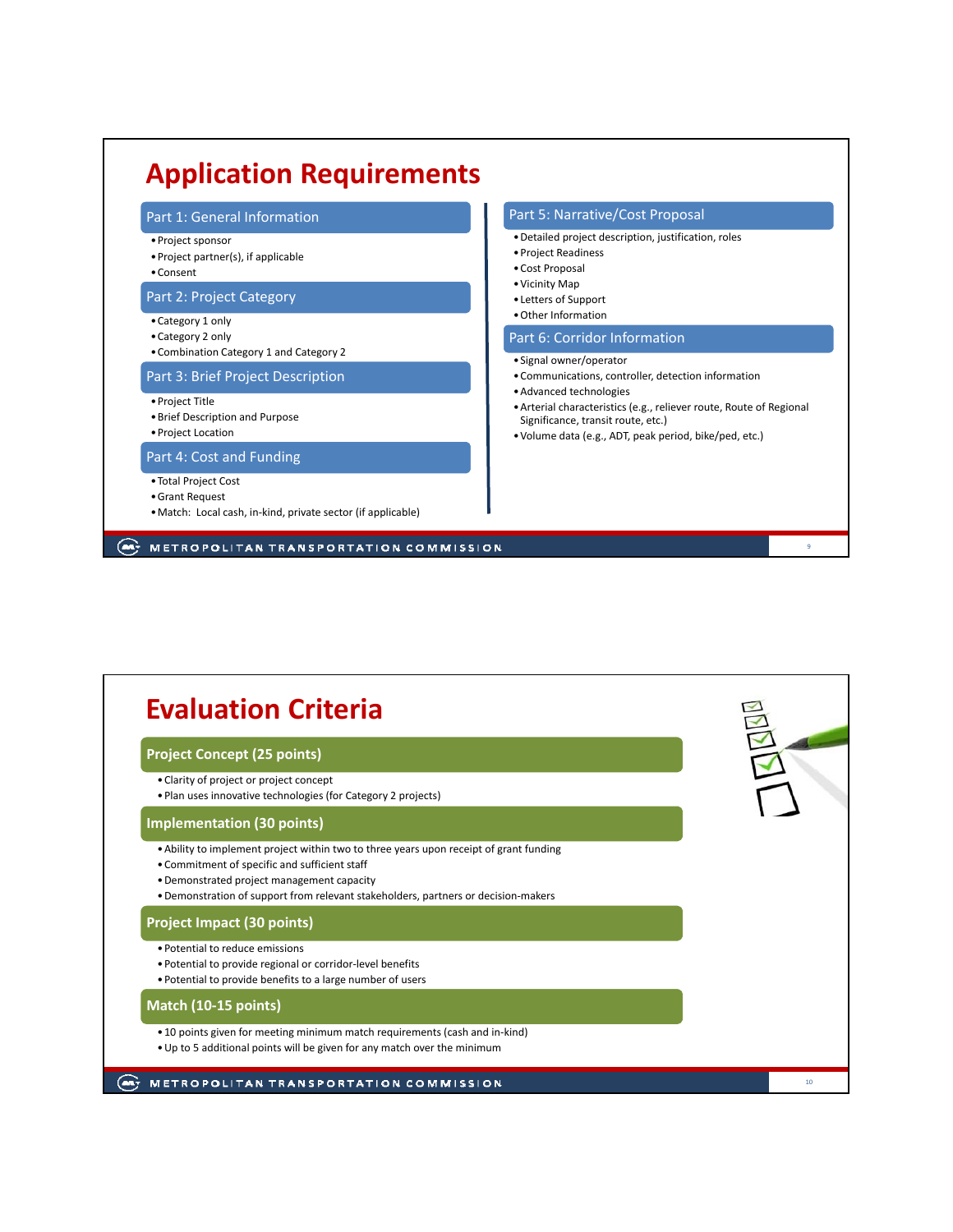

# **Example Project 1: ATSPMs ATSPMs**

#### **What are ATSPMs?**

- A fitness tracker for traffic signal systems to monitor performance
- A cost-effective way to improve traditional retiming processes by providing continuous performance monitoring capability using high‐resolution data

#### **What are the System Requirements?**

- Controller with high-resolution data logger (built-in or stand-alone)
- Communications
- Server
- Data analytics software
- Detection (optional)

#### **What Could Grant Funds Cover?**

- Consultant technical assistance
- ATSPM hardware and/or software
- Some infrastructure upgrades/repairs



#### **ATSPM Solutions:**

- Econolite
- Live Traffic Data
- **Miovision**
- Reno A&E
- Sensys Networks
- **Trafficware**
- Utah DOT's open source firmware

#### **ANTI METROPOLITAN TRANSPORTATION COMMISSION**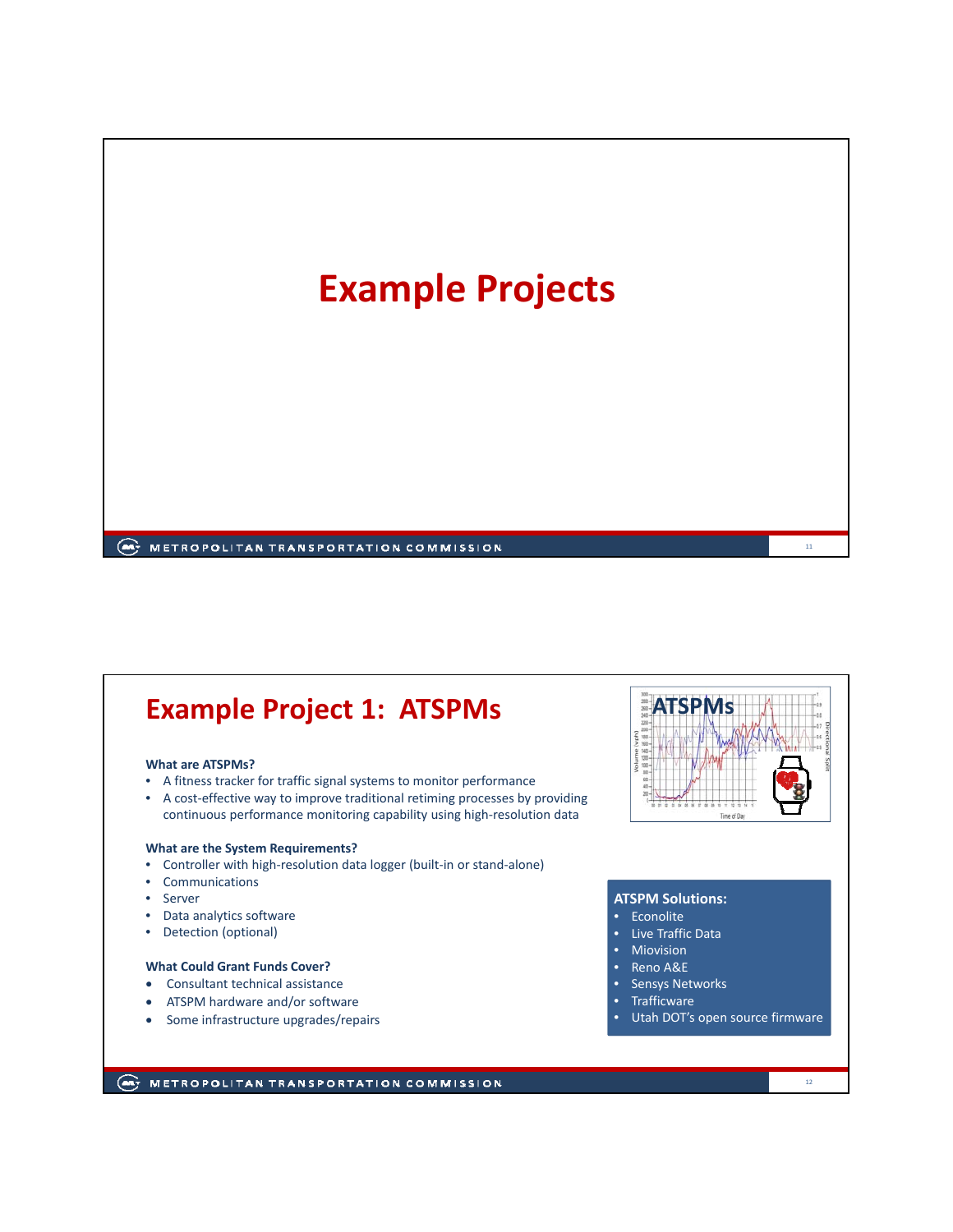

### **Example Project 3: Eco‐Approach and Departure Pilot**

#### **What is Eco‐Approach and Departure?**

- Connected vehicle application that utilizes signal phase and timing (SPaT) and intersection data to optimize vehicle acceleration/braking for emissions
- Automated driving is an optional element

#### **State of Development**

• Still in development: simulation tests and testing on a closed track

#### **What Corridors might be Good Candidates for Eco Driving?**

- Good detection
- Regular use by fleets (e.g., transit vehicles, city maintenance vehicles, etc.)
- More than 5 signals
- Stop and go traffic but not oversaturated
- Imperfect coordination along corridor
- No active signal priority applications

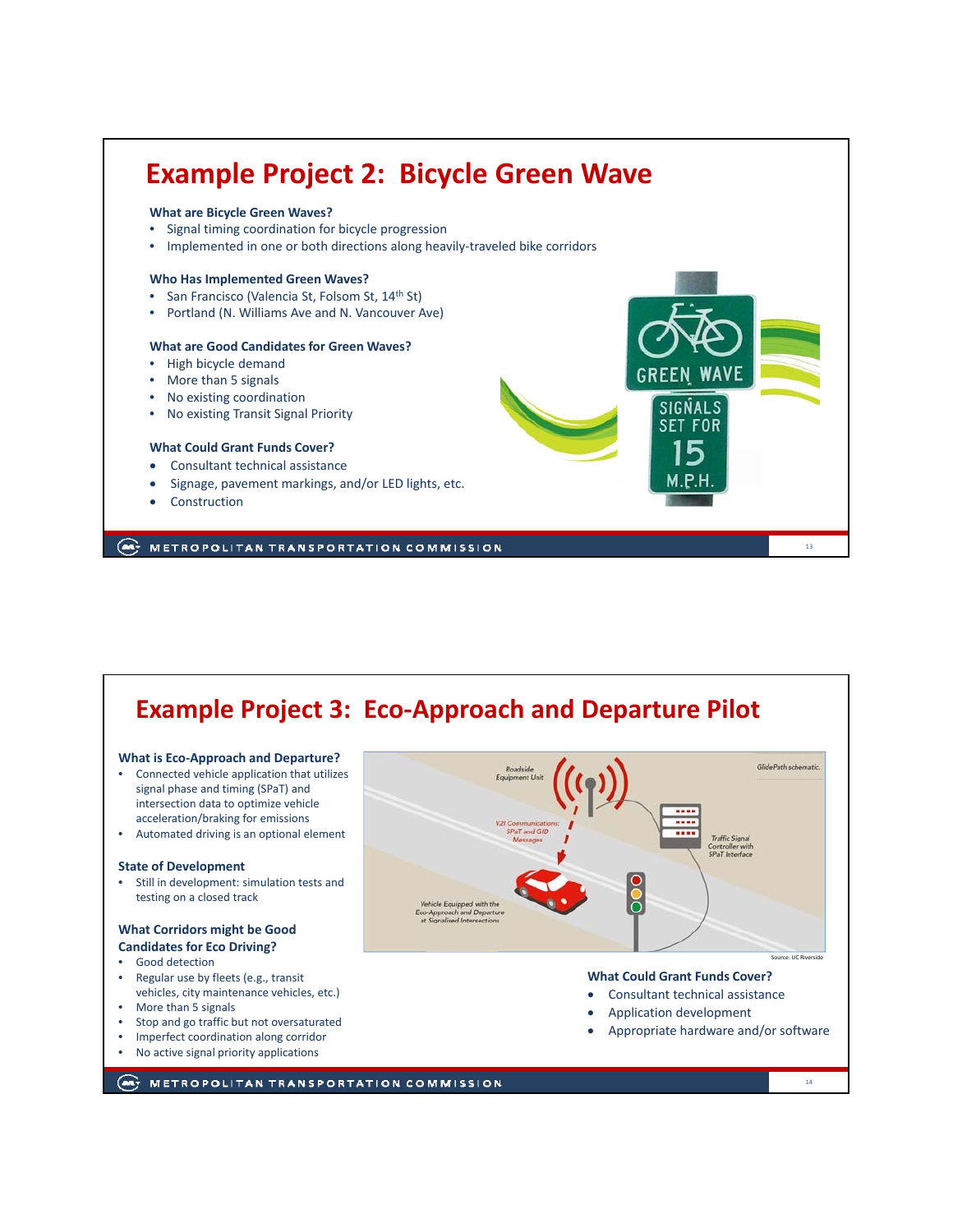## **Example Project 4: Bicycle Detection and Signal Priority**



# **Schedule**

| <b>Activity</b>                                                                       | <b>Date</b>                        |  |
|---------------------------------------------------------------------------------------|------------------------------------|--|
| <b>MTC Issues Call for Projects</b>                                                   | July 17, 2017                      |  |
| Round 1 Regional Workshops for potential applicants                                   | August 21 and August 23, 2017      |  |
| Round 2 Regional Workshops (Category 2 projects)                                      | September 7 and September 12, 2017 |  |
|                                                                                       |                                    |  |
| For applications that include only Category 1 Projects:                               |                                    |  |
| <b>Applications Due</b>                                                               | September 29, 2017 at 4:00pm       |  |
| Evaluation panel completes review of applications and                                 | October 2017 (tentative)           |  |
| recommends grant awards                                                               |                                    |  |
| <b>Committee/Commission Approvals of Grant Awards</b>                                 | November 2017 (tentative)          |  |
|                                                                                       |                                    |  |
| For all other applications (Category 2-only or Combination Category 1 and Category 2) |                                    |  |
| <b>Applications Due</b>                                                               | November 17, 2017 at 4:00pm        |  |
| Evaluation Committee completes review of                                              | January 2018 (tentative)           |  |
| applications and recommends grant awards                                              |                                    |  |
| <b>Committee/Commission Approval of Grant Awards</b>                                  | February 2018 (tentative)          |  |

**ANTI METROPOLITAN TRANSPORTATION COMMISSION**